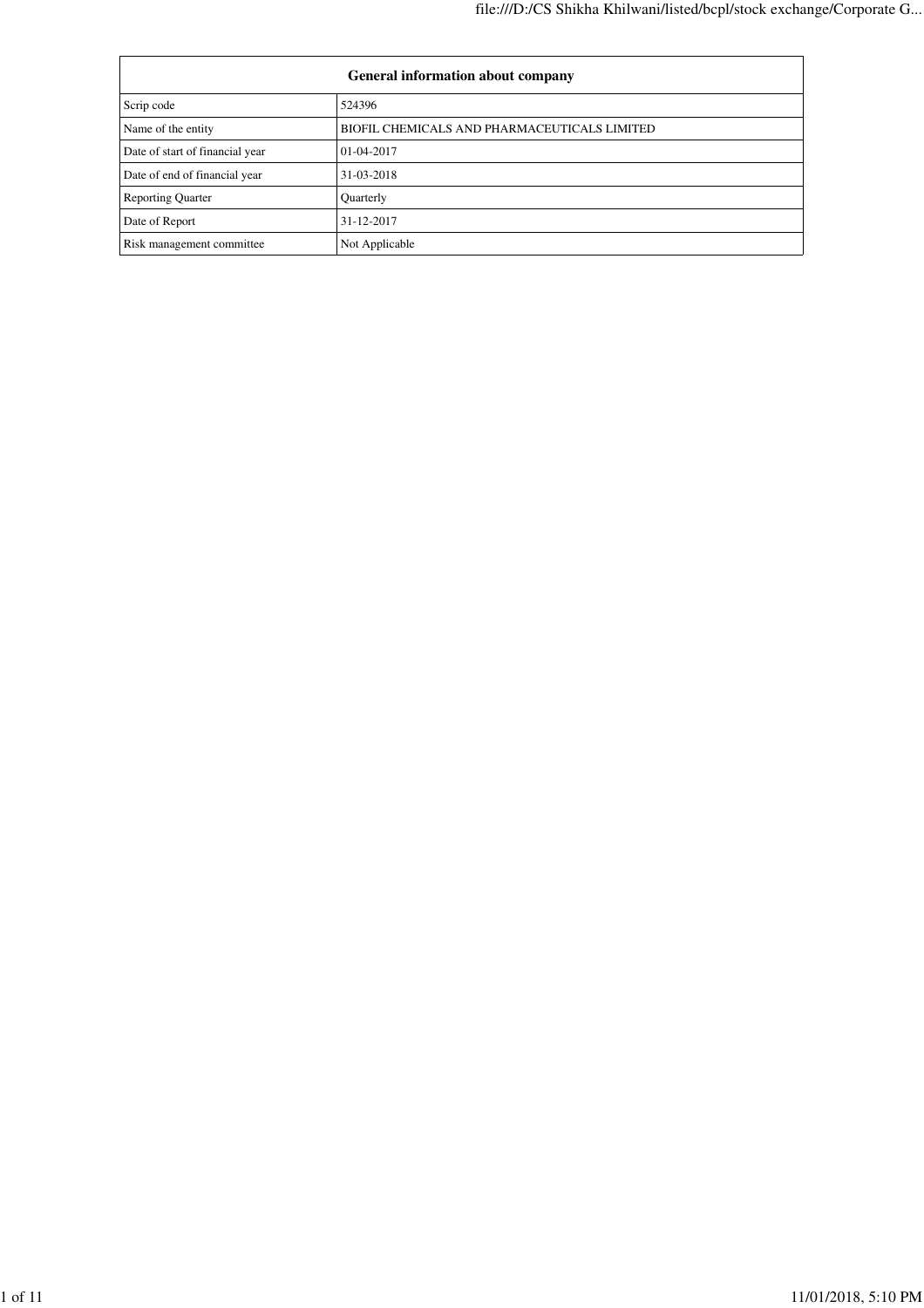| Annexure I                                                                              |  |  |
|-----------------------------------------------------------------------------------------|--|--|
| Annexure I to be submitted by listed entity on quarterly basis                          |  |  |
| <b>I. Composition of Board of Directors</b>                                             |  |  |
| Disclosure of notes on composition of board of directors explanatory                    |  |  |
| Is there any change in information of board of directors compare to previous quarter No |  |  |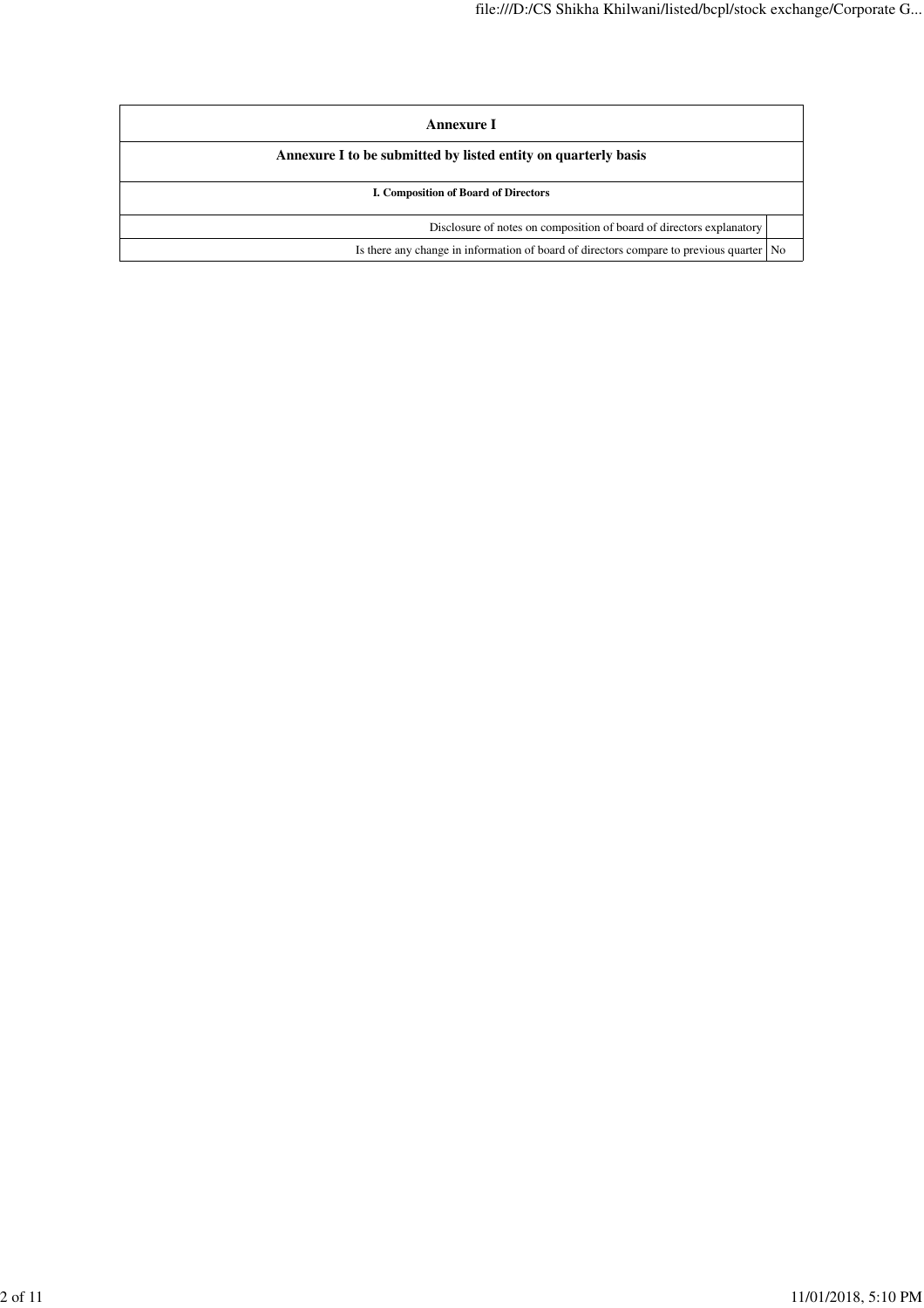| Annexure 1                                                                      |  |
|---------------------------------------------------------------------------------|--|
| <b>II. Composition of Committees</b>                                            |  |
| Disclosure of notes on composition of committees explanatory                    |  |
| Is there any change in information of committees compare to previous quarter No |  |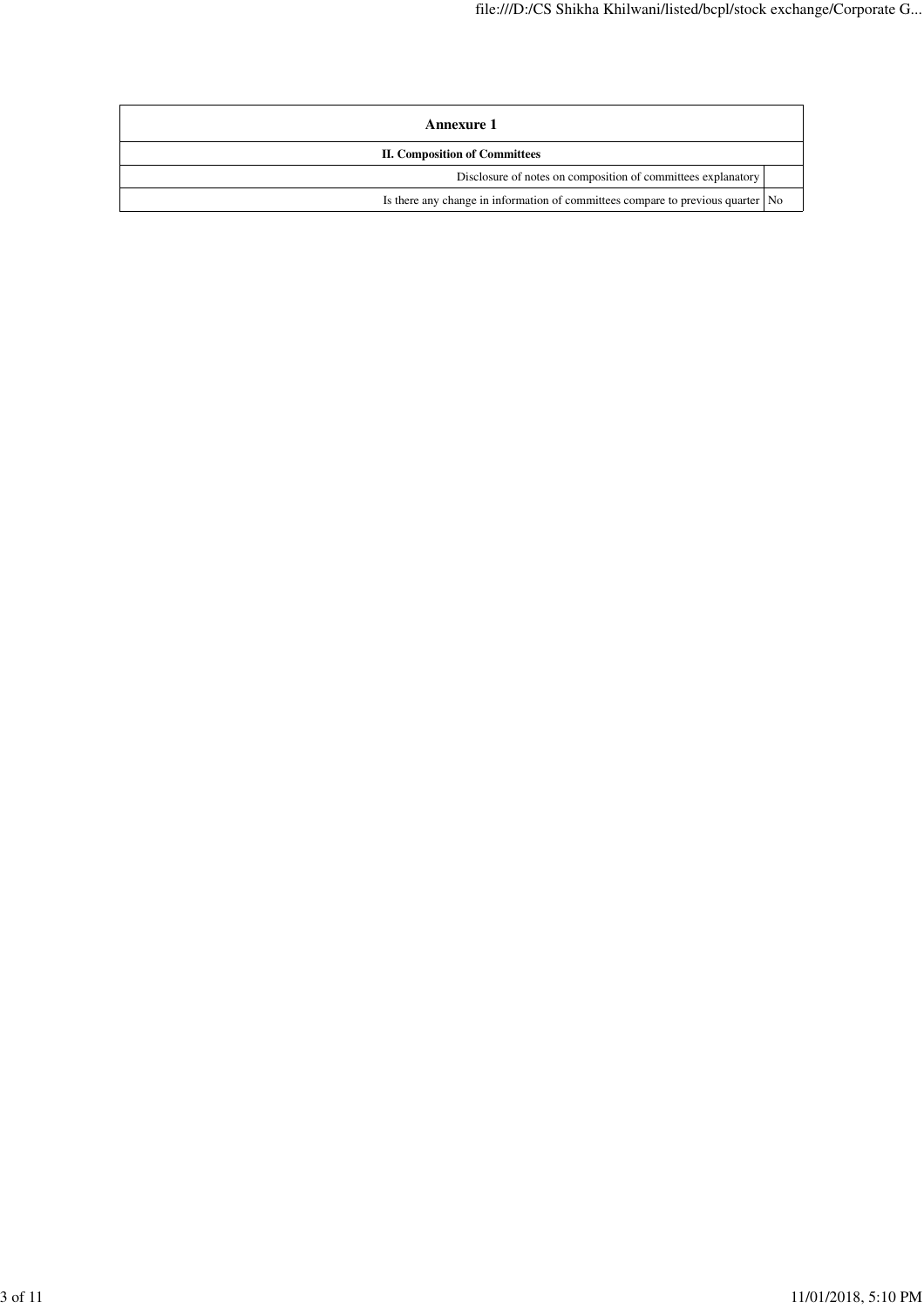|    | Annexure 1                                                       |                                                         |                                                                |  |  |
|----|------------------------------------------------------------------|---------------------------------------------------------|----------------------------------------------------------------|--|--|
|    | <b>Annexure 1</b>                                                |                                                         |                                                                |  |  |
|    | <b>III.</b> Meeting of Board of Directors                        |                                                         |                                                                |  |  |
|    | Disclosure of notes on meeting of board of directors explanatory |                                                         |                                                                |  |  |
| Sr | $Date(s)$ of meeting (if any) in the<br>previous quarter         | $Date(s)$ of meeting (if any) in the<br>current quarter | Maximum gap between any two consecutive (in<br>number of days) |  |  |
|    | 04-08-2017                                                       |                                                         |                                                                |  |  |
|    |                                                                  | 14-11-2017                                              | 101                                                            |  |  |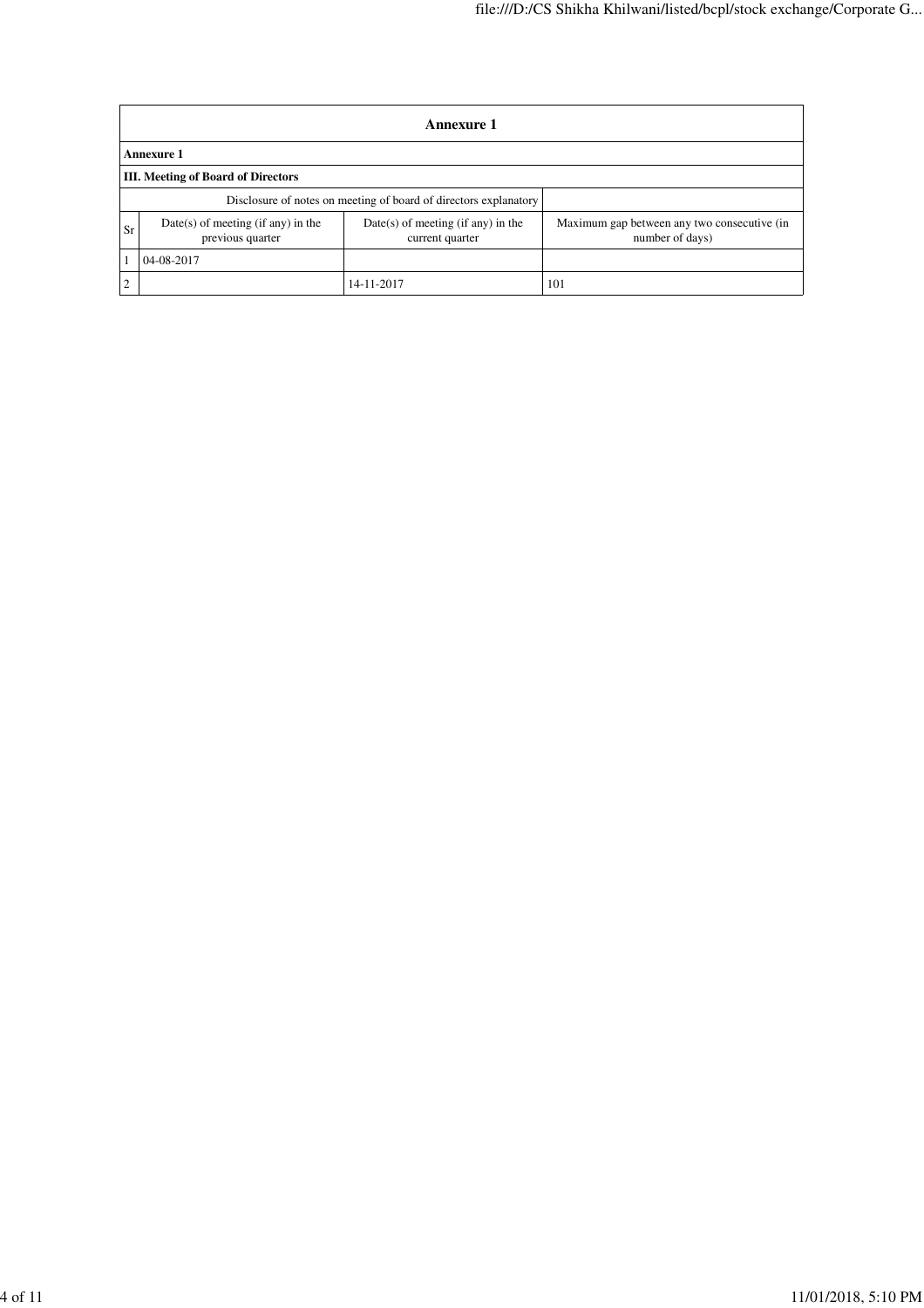| <b>Annexure 1</b>                                        |                                                  |                                                                        |                                                     |                                           |                                                                        |                                                                               |                               |
|----------------------------------------------------------|--------------------------------------------------|------------------------------------------------------------------------|-----------------------------------------------------|-------------------------------------------|------------------------------------------------------------------------|-------------------------------------------------------------------------------|-------------------------------|
|                                                          | <b>IV. Meeting of Committees</b>                 |                                                                        |                                                     |                                           |                                                                        |                                                                               |                               |
| Disclosure of notes on meeting of committees explanatory |                                                  |                                                                        |                                                     |                                           |                                                                        |                                                                               |                               |
| Sr                                                       | Name of<br>Committee                             | $Date(s)$ of meeting<br>of the committee<br>in the relevant<br>quarter | Whether<br>requirement of<br>Ouorum met<br>(Yes/No) | Requirement of<br>Ouorum met<br>(details) | $Date(s)$ of meeting<br>of the committee<br>in the previous<br>quarter | Maximum gap<br>between any two<br>consecutive meetings<br>(in number of days) | Name of<br>other<br>committee |
|                                                          | Audit<br>Committee                               | 14-11-2017                                                             | <b>Yes</b>                                          | All the members<br>were duly<br>present   | 04-08-2017                                                             | 101                                                                           |                               |
| 2                                                        | <b>Stakeholders</b><br>Relationship<br>Committee | 14-11-2017                                                             | Yes                                                 | All the members<br>were duly<br>present   | 04-08-2017                                                             | 101                                                                           |                               |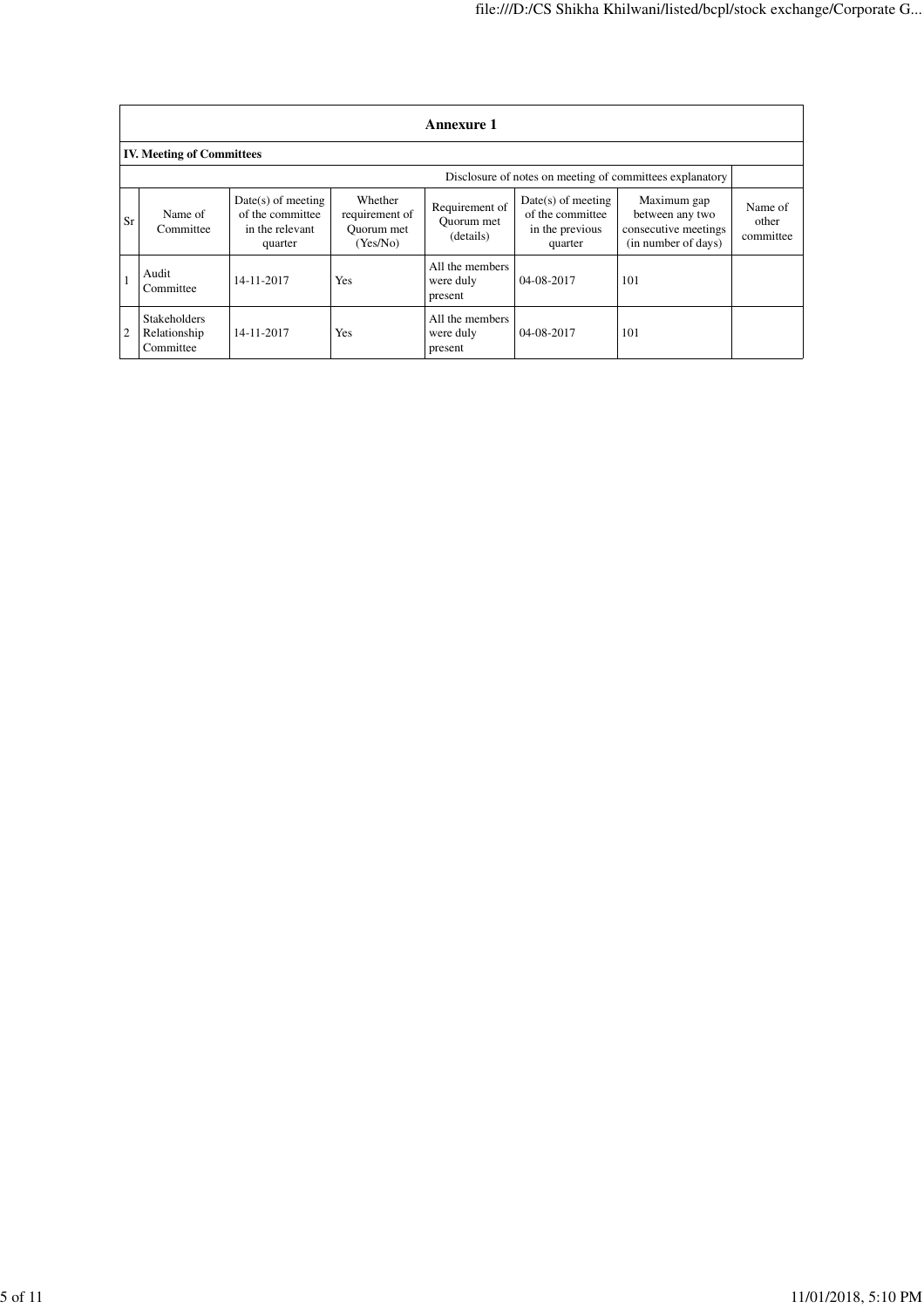|                                                                | <b>Annexure 1</b>                                                                                                       |                                  |                                                                    |  |
|----------------------------------------------------------------|-------------------------------------------------------------------------------------------------------------------------|----------------------------------|--------------------------------------------------------------------|--|
| V. Related Party Transactions                                  |                                                                                                                         |                                  |                                                                    |  |
| Sr                                                             | Subject                                                                                                                 | Compliance status<br>(Yes/No/NA) | If status is "No" details of non-<br>compliance may be given here. |  |
|                                                                | Whether prior approval of audit committee obtained                                                                      | Yes                              |                                                                    |  |
| $\overline{2}$                                                 | Whether shareholder approval obtained for material RPT<br>Yes                                                           |                                  |                                                                    |  |
| 3                                                              | Whether details of RPT entered into pursuant to omnibus<br><b>Yes</b><br>approval have been reviewed by Audit Committee |                                  |                                                                    |  |
|                                                                | Disclosure of notes on related party transactions                                                                       | Textual Information(1)           |                                                                    |  |
| Disclosure of notes of material transaction with related party |                                                                                                                         |                                  | Textual Information(2)                                             |  |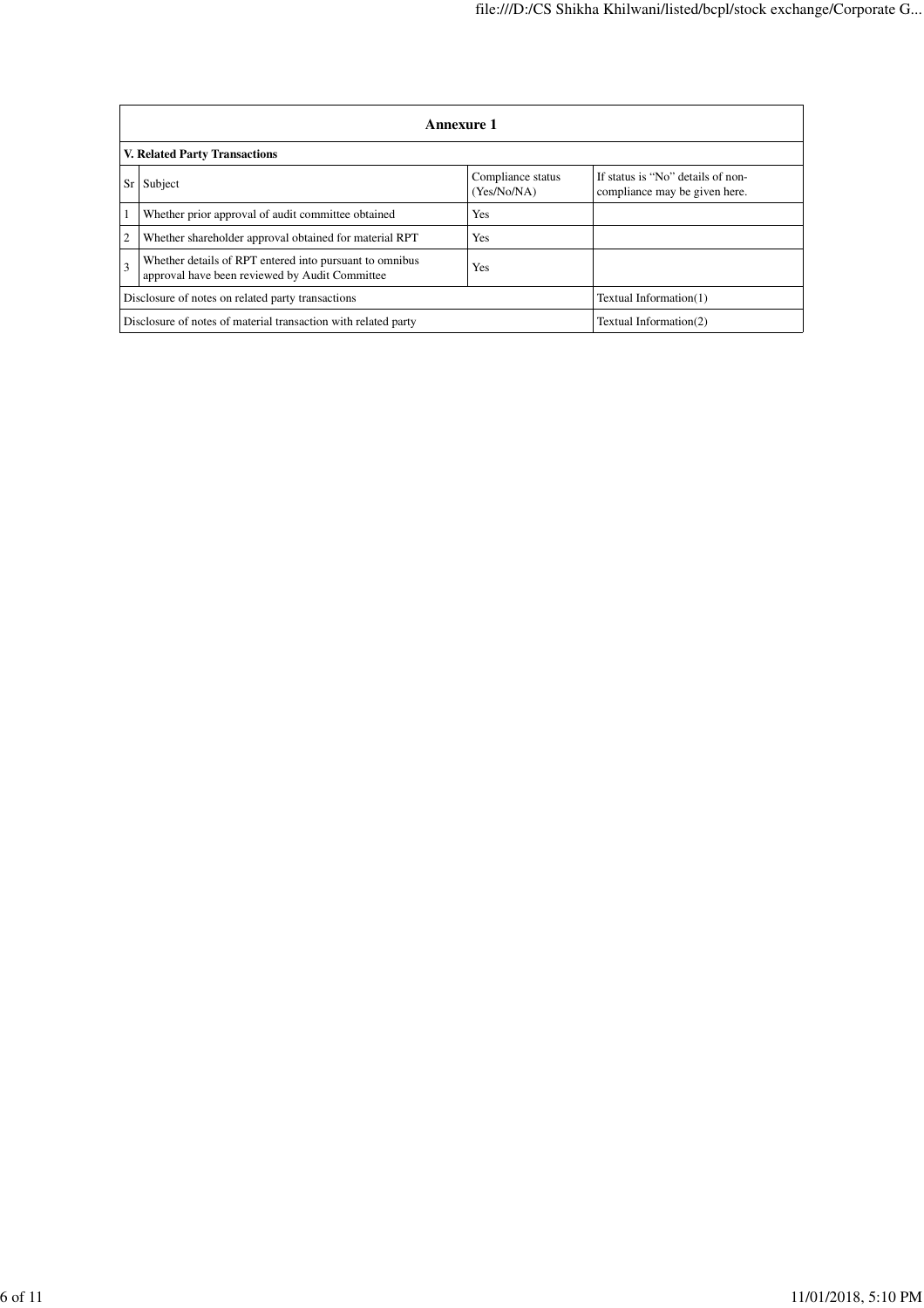| <b>Text Block</b>      |                                                                                                                                                                                      |
|------------------------|--------------------------------------------------------------------------------------------------------------------------------------------------------------------------------------|
| Textual Information(1) | During the Quarter ended 31st Decemebr 2017, the Company has entered into related party transactions<br>with Cyano Pharma Private Limited of Rs.77,38,986/- which is material nature |
| Textual Information(2) | During the Quarter Company does not have nay other material related party transaction.                                                                                               |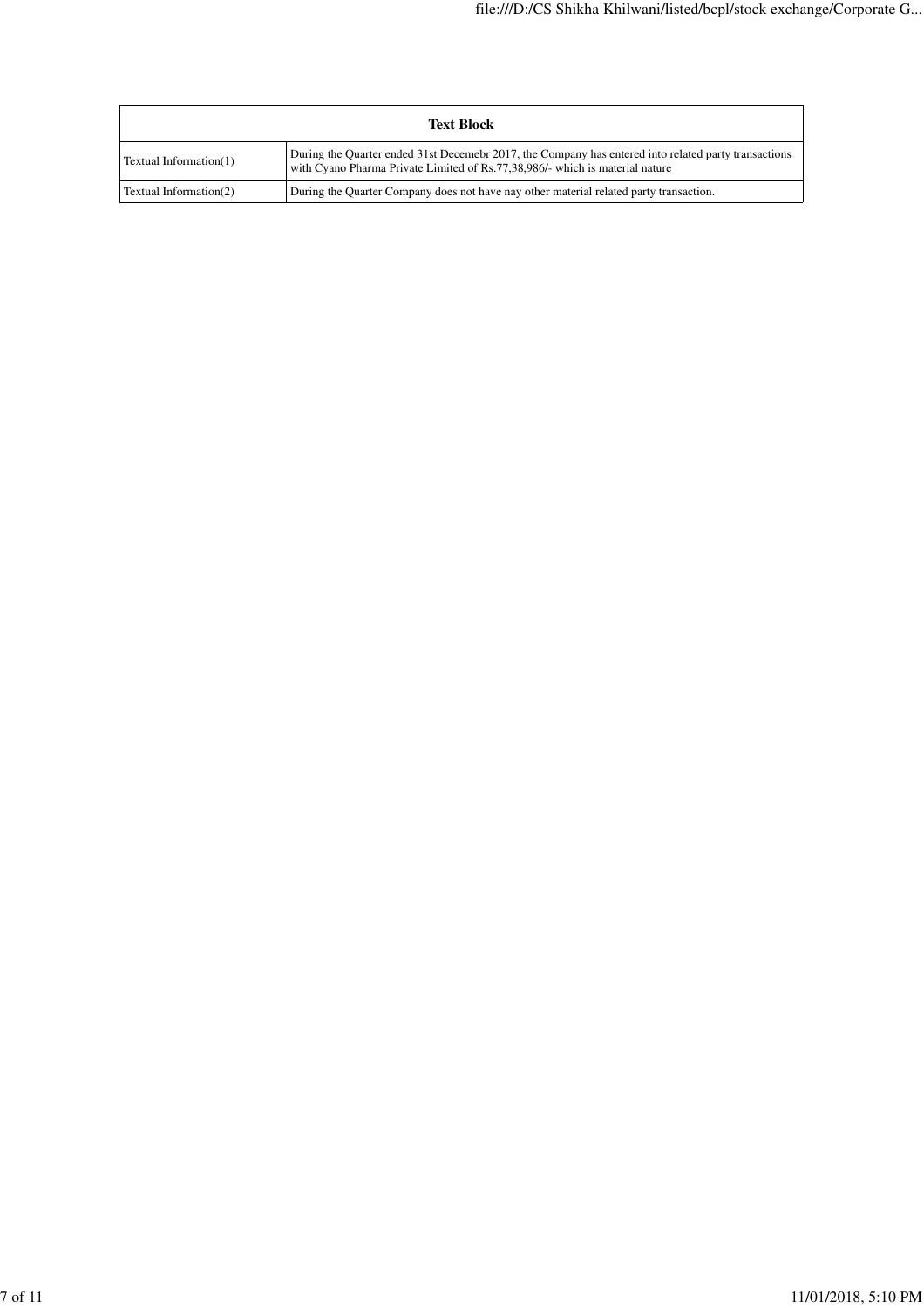|                 | <b>Annexure 1</b>                                                                                                                                                                                               |                               |  |
|-----------------|-----------------------------------------------------------------------------------------------------------------------------------------------------------------------------------------------------------------|-------------------------------|--|
|                 | <b>VI.</b> Affirmations                                                                                                                                                                                         |                               |  |
| Sr <sub>1</sub> | Subject                                                                                                                                                                                                         | Compliance status<br>(Yes/No) |  |
|                 | The composition of Board of Directors is in terms of SEBI (Listing obligations and disclosure requirements)<br>Regulations, 2015                                                                                | Yes                           |  |
| $\overline{2}$  | The composition of the following committees is in terms of SEBI(Listing obligations and disclosure<br>requirements) Regulations, 2015 a. Audit Committee                                                        | Yes                           |  |
| 3               | The composition of the following committees is in terms of SEBI(Listing obligations and disclosure<br>requirements) Regulations, 2015. b. Nomination & remuneration committee                                   | Yes                           |  |
| $\overline{4}$  | The composition of the following committees is in terms of SEBI(Listing obligations and disclosure<br>requirements) Regulations, 2015. c. Stakeholders relationship committee                                   | Yes                           |  |
| 5               | The composition of the following committees is in terms of SEBI(Listing obligations and disclosure<br>requirements) Regulations, 2015. d. Risk management committee (applicable to the top 100 listed entities) | NA                            |  |
| 6               | The committee members have been made aware of their powers, role and responsibilities as specified in SEBI<br>(Listing obligations and disclosure requirements) Regulations, 2015.                              | Yes                           |  |
| $\overline{7}$  | The meetings of the board of directors and the above committees have been conducted in the manner as<br>specified in SEBI (Listing obligations and disclosure requirements) Regulations, 2015.                  | Yes                           |  |
| 8               | This report and/or the report submitted in the previous quarter has been placed before Board of Directors.                                                                                                      | Yes                           |  |
| 9               | Any comments/observations/advice of Board of Directors may be mentioned here:                                                                                                                                   | Textual<br>Information $(1)$  |  |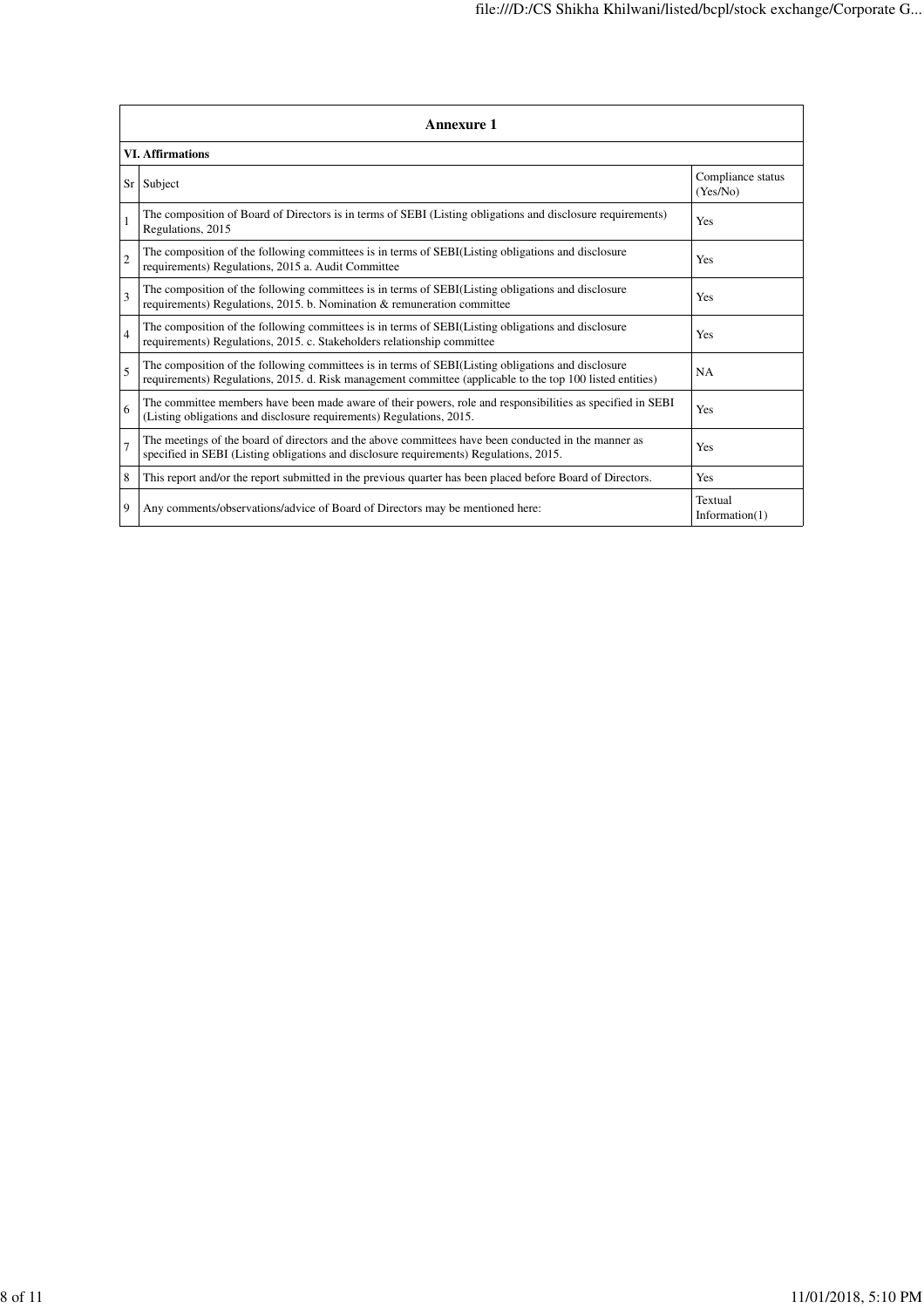| <b>Text Block</b>      |                                                                                                                                                              |  |
|------------------------|--------------------------------------------------------------------------------------------------------------------------------------------------------------|--|
| Textual Information(1) | The Company does not fall under the category of Top 100 Listed Companies. Therefore, the Company is<br>not required to constitute Risk Management Committee. |  |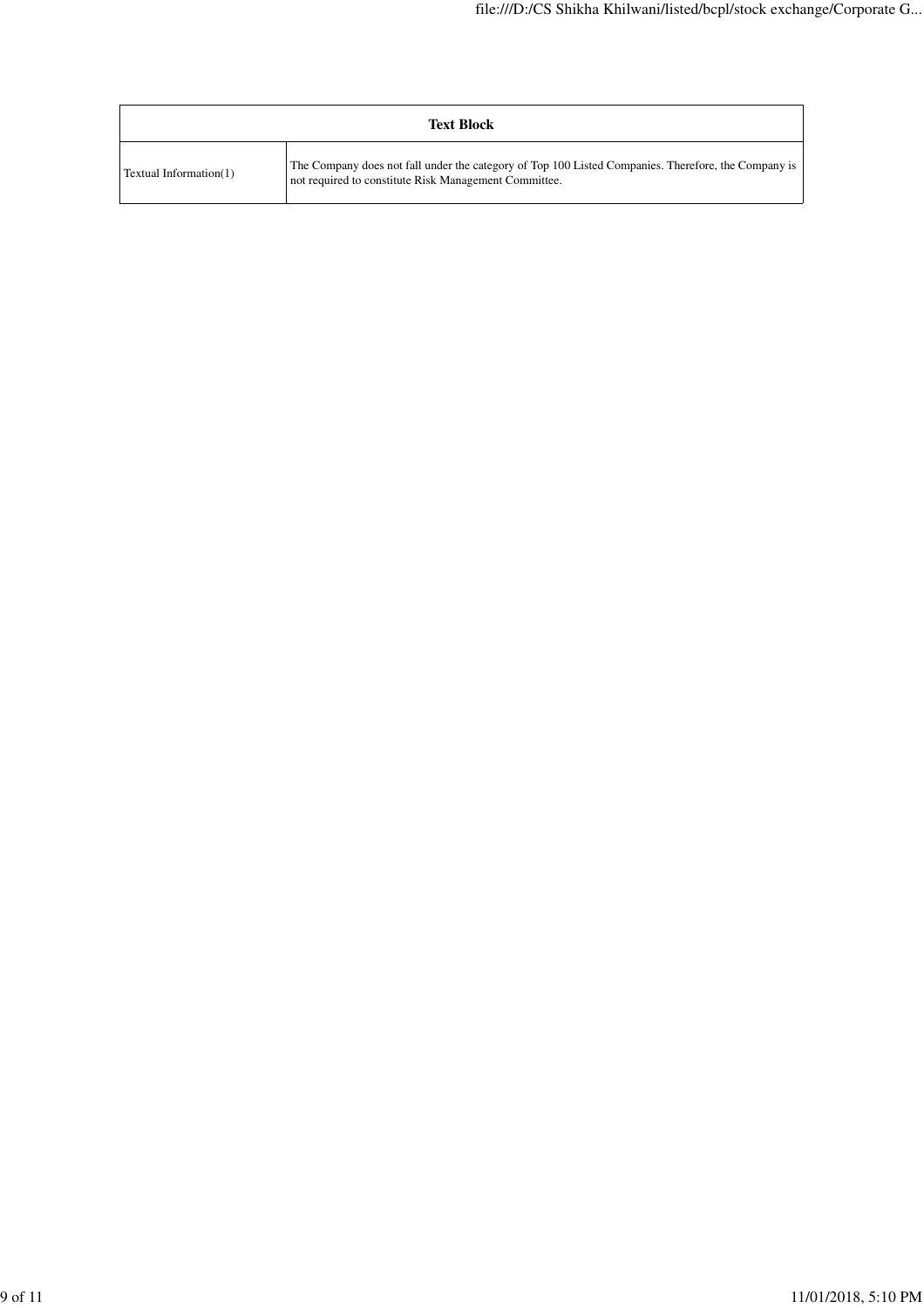| <b>Signatory Details</b> |                    |  |
|--------------------------|--------------------|--|
| Name of signatory        | SHIKHA KHILWANI    |  |
| Designation of person    | Compliance Officer |  |
| Place                    | <b>INDORE</b>      |  |
| Date                     | 11-01-2018         |  |